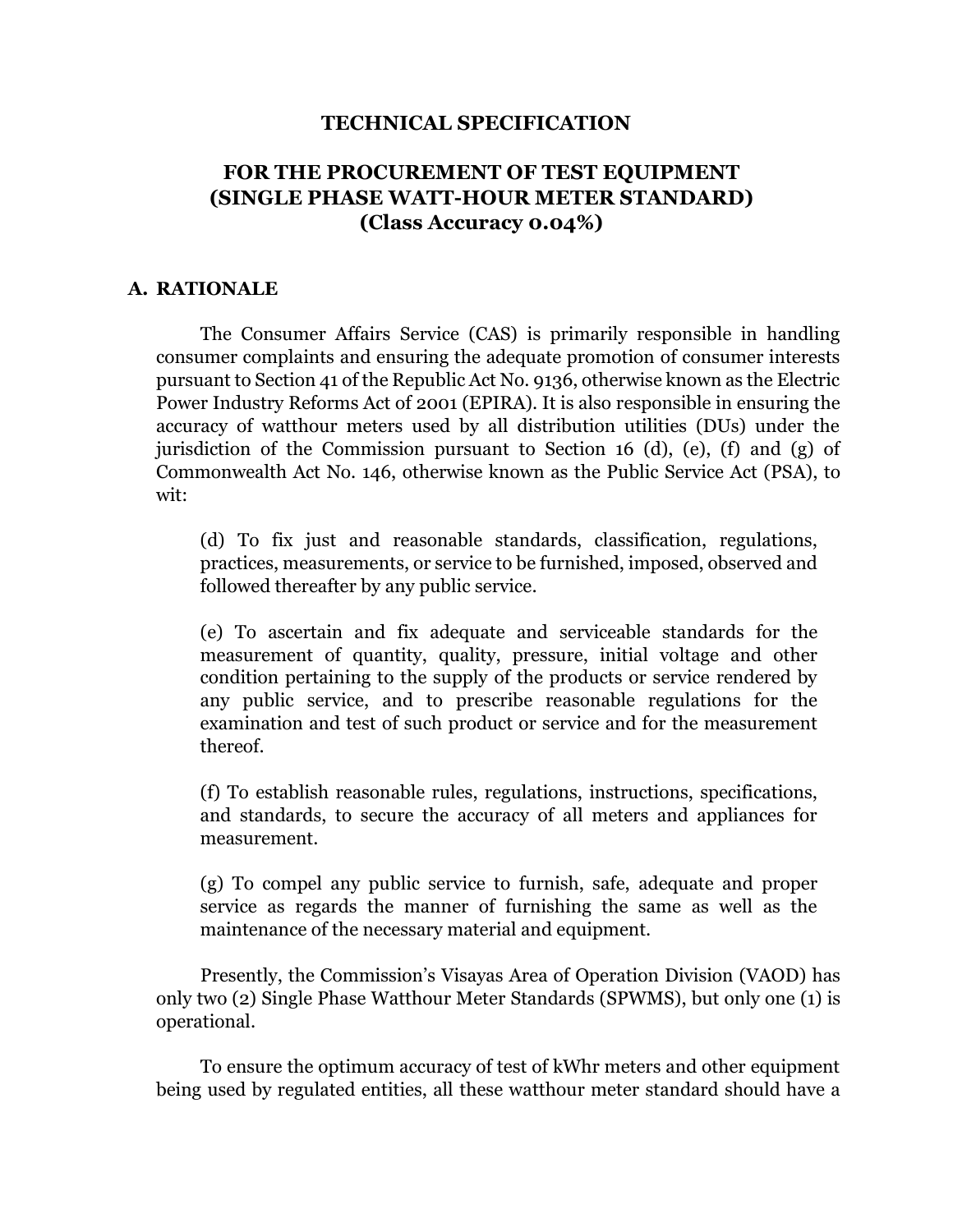maximum error of four hundredth percent (0.04%). Ideally, watthour meter standards should have an accuracy that is ten times (10x) better than the meter under test. This will ultimately provide consumer protection in terms of accuracy on kilowatt-hour registration of their electricity consumption. It is also imperative that the Commission, as the sole electricity regulatory body, should maintain sufficient number of watthour meter standards in the field offices in order to provide sufficient and appropriate service for meter testing and calibration needs of the distribution utilities and other regulated entities.

# **B. OBJECTIVE**

The objective of the Consumer Affairs Service (CAS) is to augment the number of operational watthour meter standards in the Commission's Visayas Area of Operations Division (VAOD) to address the increasing number of acceptance and meter testing requests of stakeholders.

# **C. RESPONSIBILITIES OF THE WINNING BIDDER**

The following are the responsibilities/obligations of the winning bidder:

- 1. It shall be responsible for the **safe-keeping of the items** until it reaches the final destination;
- 2. Provide **After Sales Service and Technical Support within seven (7) days for minor issues or those replacements for defective parts that are locally available parts** and **within ninety (90) days for major issues or those replacements for defective parts/items sourced outside the country.** Likewise, the winning bidder must keep an inventory of the spare consumable parts of the equipment;
- **3.** Provide an updated **Calibration Certificate traceable to ILAC-MRA upon delivery and acceptance of the equipment;**
- 4. Conduct **one (1) Hands-On-Training in VAOD** for a **minimum of two (2) VAOD personnel within one (1) month from delivery or within two (2) weeks from the lifting local travel restriction;**
- 5. **Coordinate with the ERC Finance and Administrative Service-General Services Division (FAS-GSD) and Consumer Affairs Service-Meter Division (CAS-MD) at least three (3) days before the date of delivery** to the VAOD office; and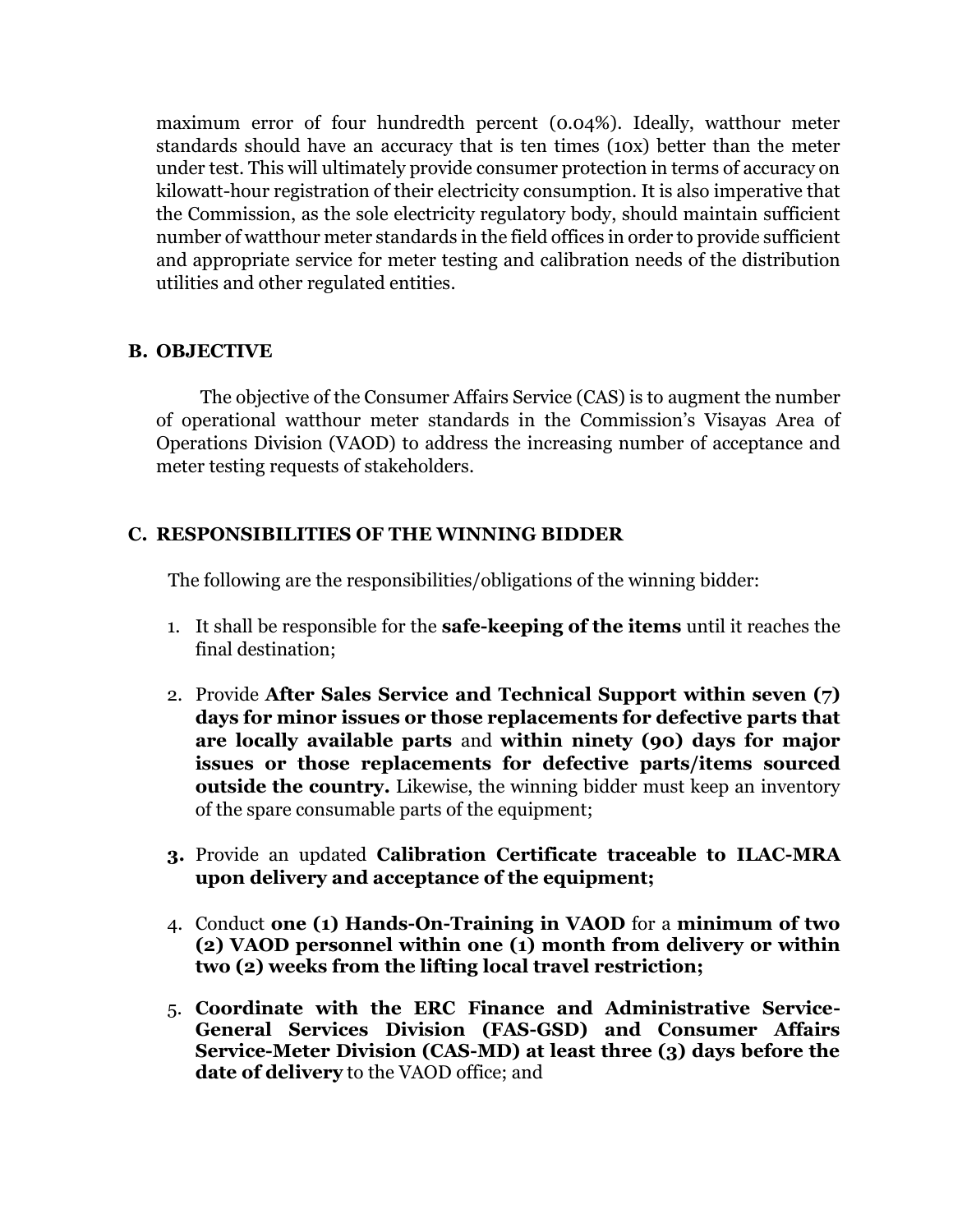**6.** Provide **Certificate of Warranty for One (1) Year (at least) from the delivery and acceptance of the equipment.** 

# **D. RESPONSIBILITY OF THE ERC**

- 1. **Acknowledge receipt of item, after testing and acceptance by the ERC Technical Property Inspection Committee (TPIC)**, including pertinent details such as quantity, date and condition of the items received; and
- 2. **Prepare payments due to the Winning Bidder after the delivery of the test equipment**, including the **updated Calibration Certificate** to the VAOD office in Cebu City.

# **E. SCHEDULE OF DELIVERY**

The Winning Bidder should **deliver the equipment, including the updated Calibration Certificate at the Visayas Area Operations Division office** located at **Saint Mary's Drive, Banilad, Cebu City within ninety (90) calendar days from receipt of the Notice to Proceed (NTP).**

# **F. SPECIFICATIONS OF THE TEST EQUIPMENT (SINGLE PHASE WATT-HOUR METER STANDARD) (Class Accuracy 0.04%)**

**2 Sets** to augment the equipment inventory of **VAOD** Meter Laboratory

Power Supply:  $220 \sim 260$  VAC,  $50/60$ HZ or wider range Over current and over voltage protection System Accuracy: **0.04%** (Guaranteed) Measurement Ranges Current :  $0.5 \sim 30$  Amps or better Voltage :  $220 \sim 270$  Volts or better Frequency : 50/60 Hz. Phase Angle :  $0^{\circ} \sim 359.99^{\circ}$ Power Factor:  $-1.0 \sim +1.0$ Programmable Pulse Output Complete set of stackable current & potential lead wires Complete set of connectors & accessories Optical & Visible Light Scanning Heads Capable of Automatic % Error Calculation Power Supply Cable Carrying bag/Hard case is acceptable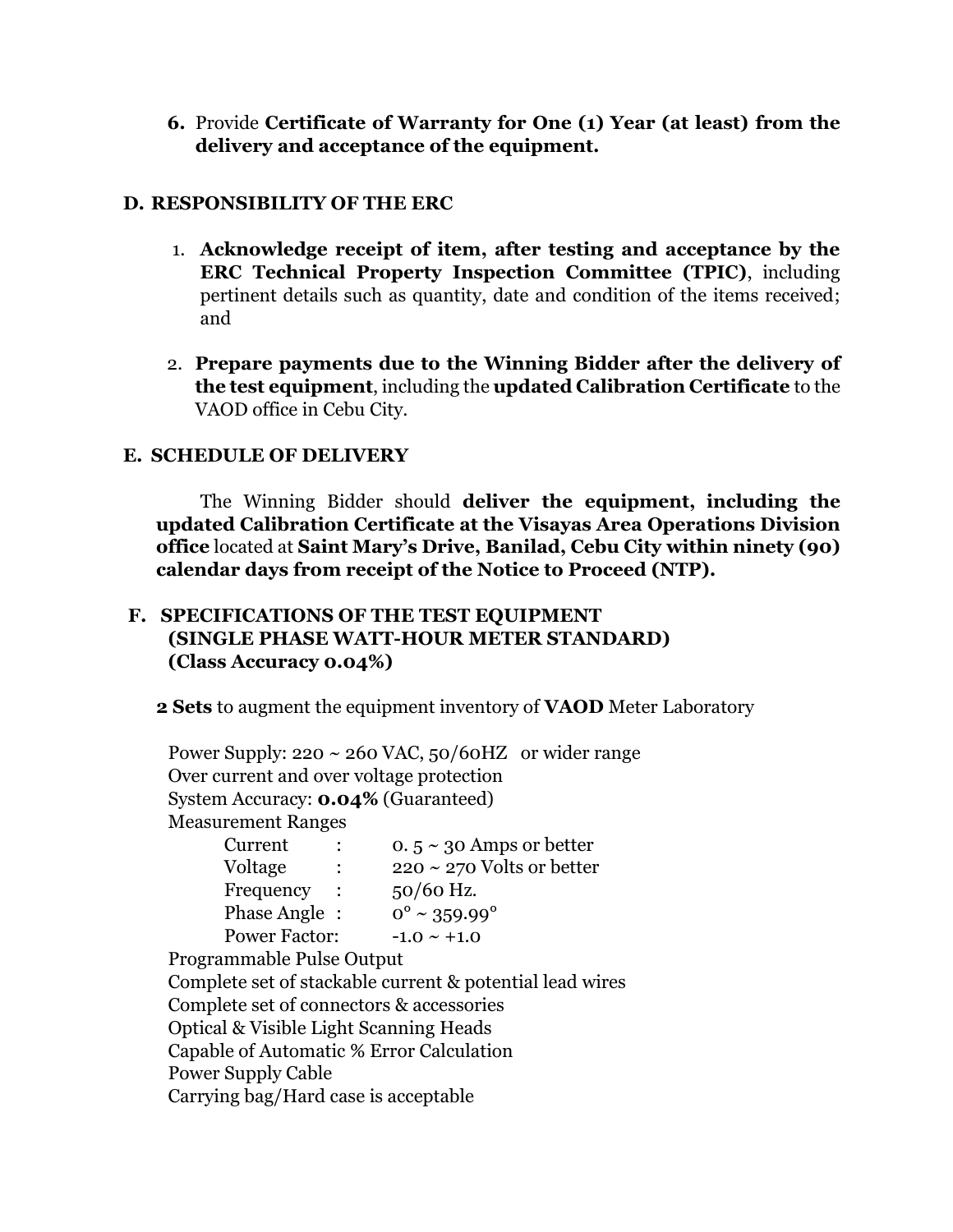User Manual Warranty: at least One Year After Sales Service and Technical Support Updated Calibration Certificate traceable to ILAC-MRA (to be provided upon delivery of the equipment)

### **G. MODE OF PROCUREMENT**

The procurement shall be undertaken through **Competitive Bidding** pursuant to RA No. 9184 and its 2016 revised IRR.

### **H. FUND SOURCE and APPROVED BUDGET FOR THE CONTRACT**

- 1. The fund for this engagement shall be sourced from the General Appropriations Act (GAA) for the fiscal year **2021** of the ERC.
- 2. The Approved Budget for the Contract for the project is **TWO MILLION FOUR HUNDRED THOUSAND PESOS (PhP2,400,000.00**), inclusive of all government taxes, and other fees and charges.

### **I. PAYMENT SCHEME**

- 1. The Total Contract Price which should not exceed the ABC of **TWO MILLION FOUR HUNDRED THOUSAND PESOS (PhP2,400,000.00).** Payment shall be released **within thirty (30) days after final acceptance at the VAOD office and submission of the Certificate of Calibration** issued by the subject calibration laboratory.
- 2. Since the above payment shall be subject to the usual government accounting and auditing requirements, the Winning Bidder is expected to be familiar with the Government Accounting and Auditing Manual (GAAM).

### **J. ACCEPTANCE/REJECTION PERIOD**

Testing/Inspection and Acceptance or Rejection: Within 15 calendar days from the actual delivery date, the ERC authorized representative shall test and inspect the equipment and indicate in the Inspection and Acceptance Report that equipment is in accordance with the required specifications, or if not, indicate in the said Report that there are parts or functionalities that need to be replaced or adjusted. The supplier shall be given a reasonable number of days to make the necessary replacement or adjustment. After which, the ERC authorized representative shall test and inspect the equipment again and either issue an Inspection and Acceptance Report stating that the equipment is in accordance with the specifications, or Reject the equipment if it is not found compliant with the required specifications.